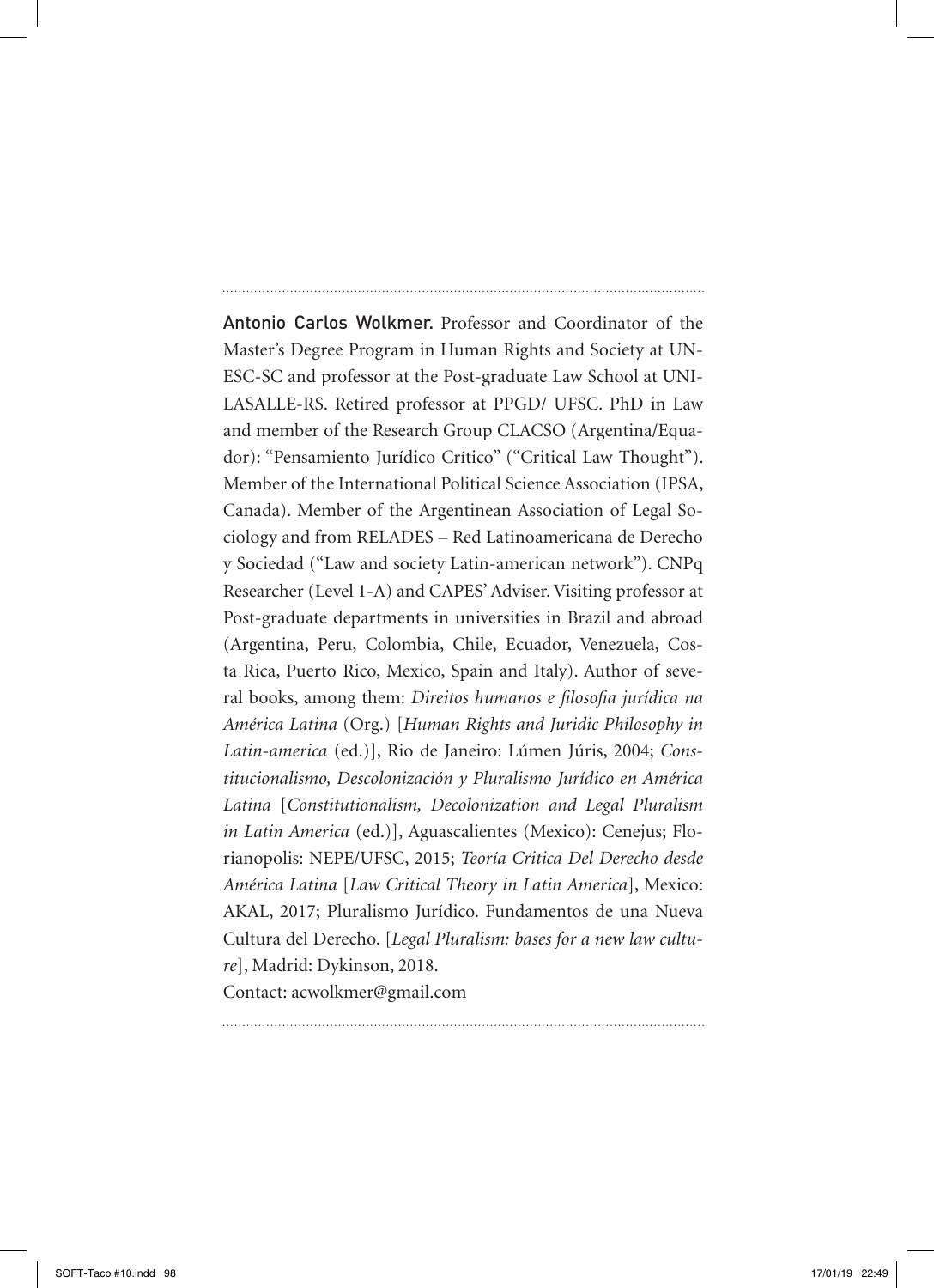# **PLURALISM AND SOCIAL LAW THEORY FROM A LATIN-AMERICAN PERSPECTIVE**

#### Antonio Carlos Wolkmer

UNESC-SC and UNILASALLE-RS

#### DOI: 10.17450/180206

Reception date: 20<sup>th</sup> July 2018; acceptance date: 18<sup>th</sup> August 2018. This article is the result of research activties held at the Master's Degree Program in Human Rights and Society at UNESC-SC and at the Post-graduate Law School at UNILASALLE-RS.

#### **Abstract**

The proposal of the present article highlights some theoretical-practical tendencies that are influencing, in the last decades, the field of the political philosophy and the theory of the law. As a product of insurgent democratic social movements and their resistance struggles, alternative paradigms and new institutional knowledge emerged in the Andes region, such as Ecuador (2008) and Bolivia (2009). Therefore, the text aims to demonstrate, first, tradition, ruptures and advances in Latin American constitutionalist theory to conclude, bringing the reference of pluralism and its contribution to the decolonization and social reordering of law theory.

#### **Keywords**

Latin constitucionalism, legal pluralism, decolonization, social theory

#### **Resumen**

La propuesta del presente artículo destaca algunas tendencias teórico-prácticas que están influenciando en las últimas décadas el campo de la filosofía política y de la teoría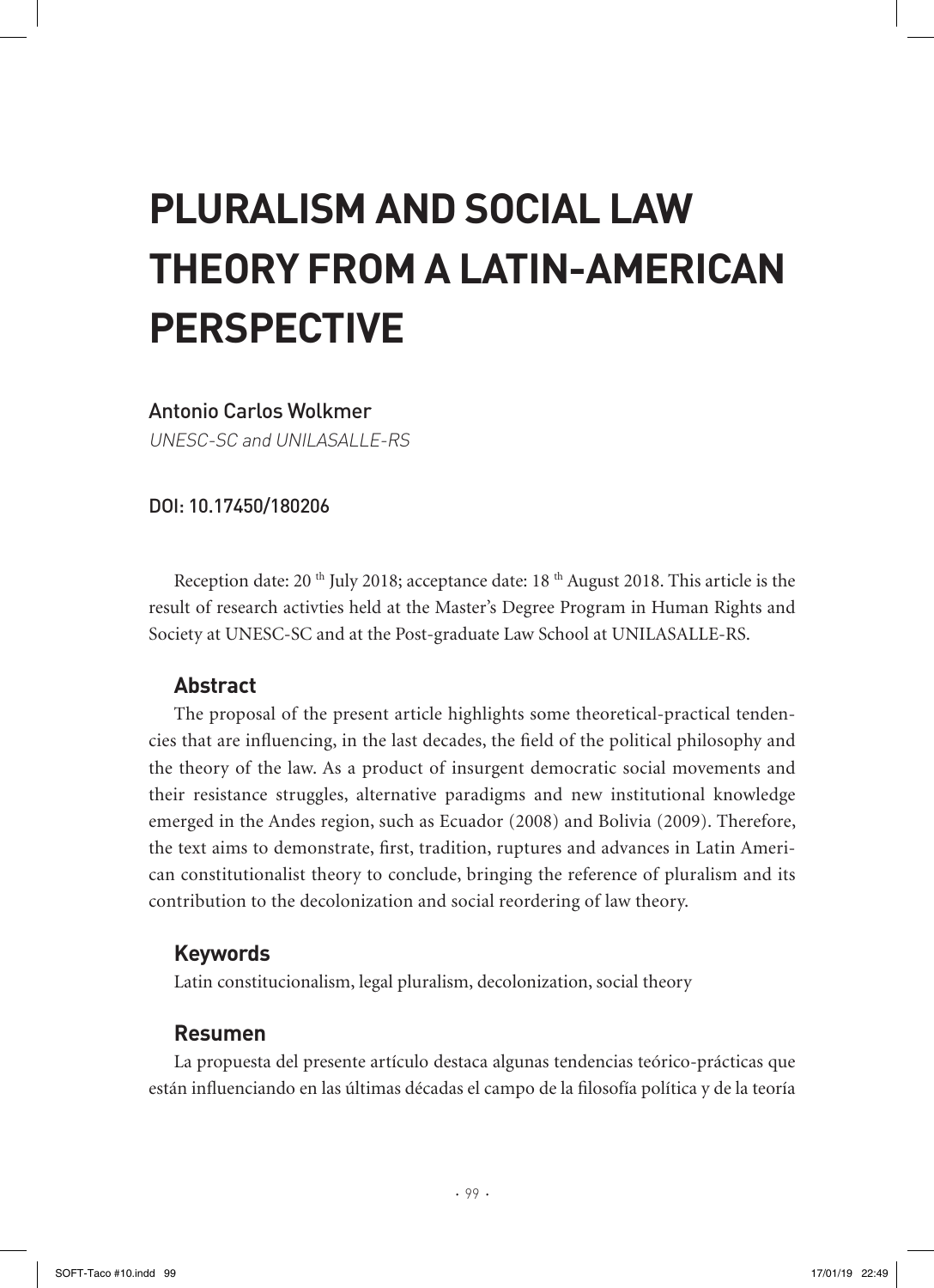del Derecho. El producto de movimientos sociales democráticos insurgentes y de sus luchas de resistencias, emergió en la región de los Andes, paradigmas alternativos y nuevos saberes institucionalizados en constituciones como la de Ecuador (2008) y de Bolivia (2009). Por lo tanto, el texto objetiva demostrar, primero, la tradición, rupturas y avances en la teoría constitucionalista latinoamericana para concluir, trayendo el referencial del Pluralismo y su contribución para la descolonización y reordenación social de la teoría del Derecho.

### **Palabras clave**

Constitucionalismo latinoamericano, pluralismo jurídico, descolonización, teoría social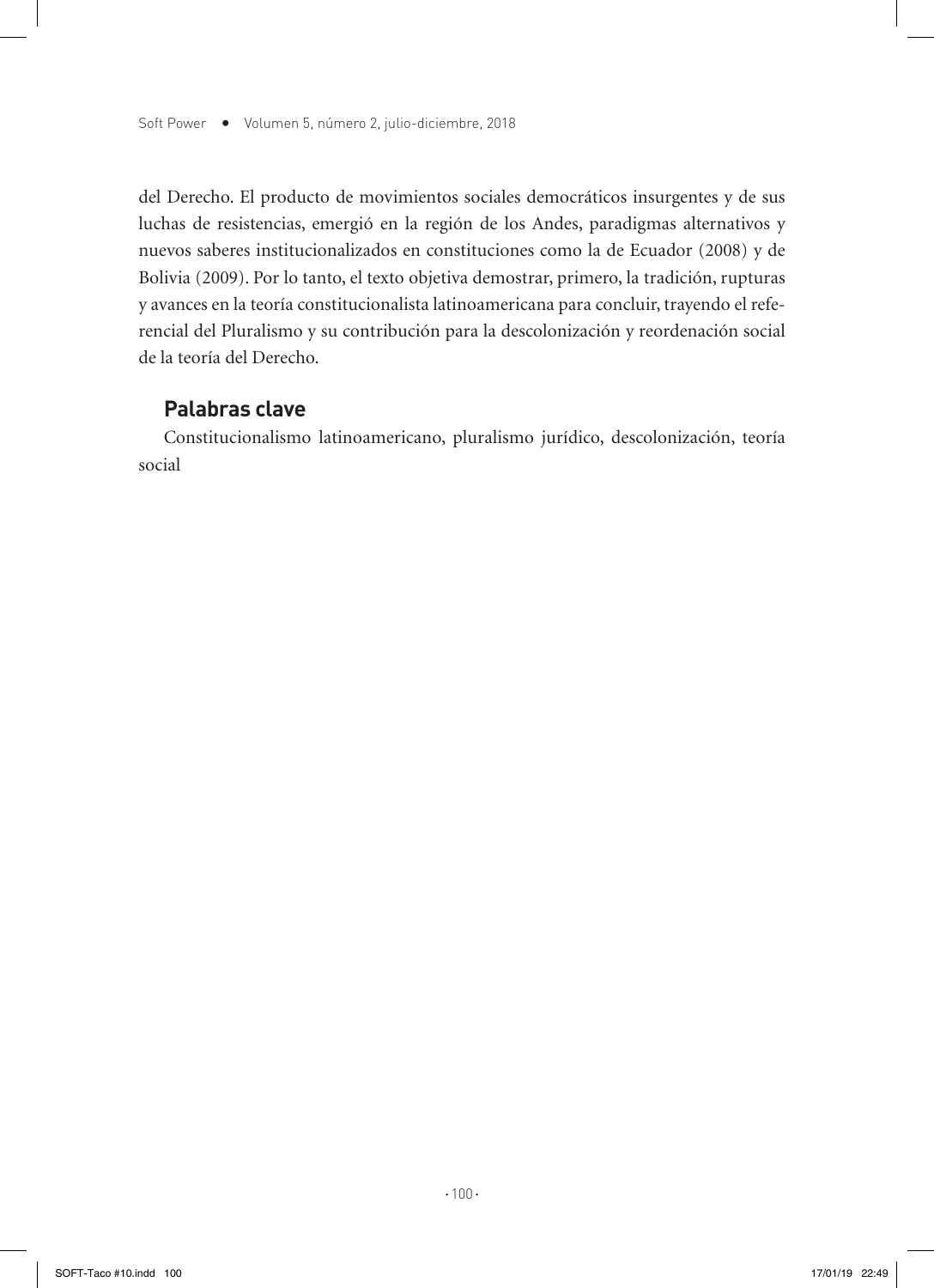## **Introduction**

This paper explores its subject divided in three moments: 1. Introduction; 2. Tradition and Ruptures in the Constitutionalist Theory in Latin America; 3. The Role of Pluralism in the Decolonization and in the Reordering of Social Law Theory.

Such inputs will be discussed as possible responses in order to advance new perspectives for the Politics and Law in Latin-American societies which are still going through processes of decolonization and of the affirmation of their own identities, as well as the self-determination as plurinational Nations.

Firstly, one should consider the new challenges that arise from Political and Law perspectives in parallel to transformations which trespass the knowledge processes and relationships that have been structuring human life in societies at the beginning of the 21<sup>st</sup> century. Some of the innovative tendencies in the context of social organization and their normative system have been coming from experiences in societies which are going through decolonization processes, more specifically, in what has been called the Global South. As such, new perspectives enable to introduce other references which privilege the community power and the needs of new collective subjects which emerge within this scenario. Hence, it is important to underline their own political dynamics that have been introducing social changes and that are connected to democratic movements in Latin America, as well as reflecting the political-constitutional order. A prime example of that is the constitutionalism that emerged from Ecuador's (2008) and Bolivia's (2009) constitutions, which have been stimulating and legitimizing new perspectives on alternative paradigms and intercultural dialogues that challenge canonical knowledges.

It can be argued that until nowadays the European conquest of the Americas is still reflected in the social relationships in the region. With this conquest, new modes of life and of perception arrived, taking part in the construction of a historical reality and of institutions which are typically derived from an eurocentric modernity: that is, related to this eurocentric modernity in the sphere of knowledge, human life, in the forms of social organization and in the human relationship with the natural environment. In the field of Law, there was an incorporation of a state juridic monism, liberal constitutionalism, privatist legalism and an understanding of nature as an object to be economically regulated.

The current changes in the Latin-american political-constitutional scope propose a new form of juridical organization connected to ancestral costumes, as well as to current issues, highlighting an epistemic syncretism. The arguments brought forward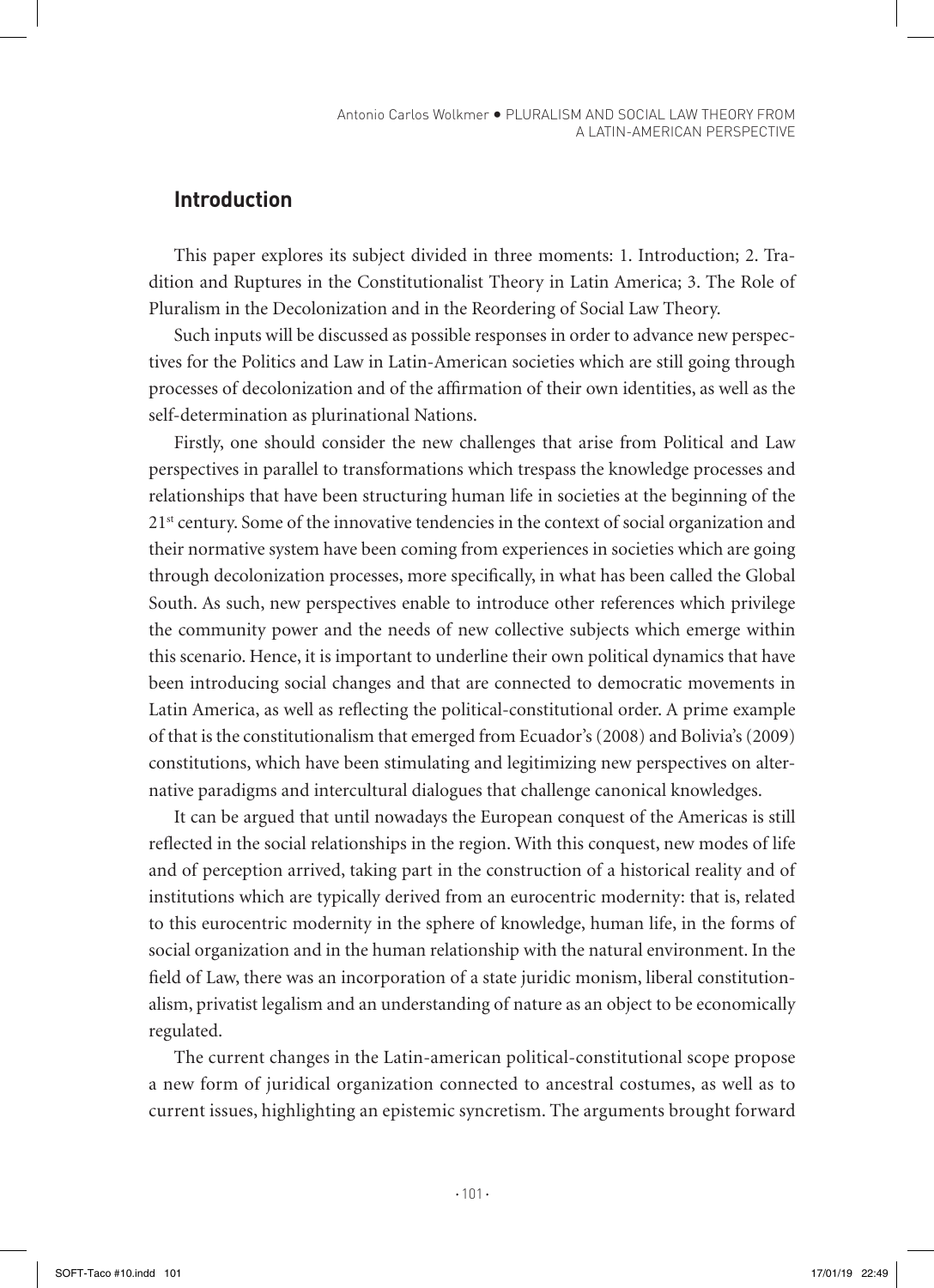by this paper intend to underline some of the changes connected to the Andean constitutions of Ecuador and Bolivia, which are perhaps the ones that developed this theme the most.

Henceforth, what is proposed with this article is a methodological explanation, within a historical-descriptive and critical perspective, of how the values brought forward by the Andean cosmovision and by the paradigmatic guidelines of a transformative type of constitutionalism, in which the guiding referential is the political-juridical plurality within an ecocentric dimension, are intertwined with the intercultural principles of the 'buen vivir,' with the juridical dimension of nature, with a revision of common goods and with a plurinational political reality. Such elements favor a deconstruction of concepts, categories and representations associated with formally discursive versions of hegemonic socio-juridical knowledges, opening up alternative proposals for a more decolonial social theory within the scope of Politics and Law.

# **Tradition and Ruptures in the Latin-american Constitutional Theory**

In the search for decolonial socio-juridical knowledge one has to critically reflect upon canonical and colonizing knowledge and practices. One should consider that within the societal and institutional scenario that politically dominated the Latin-american countries in the beginning of the  $19<sup>th</sup>$  century there was a propitious context for the expansion, within the scope of Law, of the political-juridical doctrine of a colonizing and liberal Constitutionalism of an elitist, segregating and monist bias. Even if the emancipation of the colonies, which happened during this period politically represented a limitation to the metropolis' absolutist power, it ended up consolidating guarantees and security for the white, *criollo* and property-owner minorities in the recently freed countries. These minorities looked to legitimize themselves as a hegemonic power in the new political and institutionalized model of a peripheral capitalist development. The ideological profile of this imported Western Constitutionalism translated not the values of a local elite, while also excluding the majority of demographic segments who could not be absorbed by the post-independency colonizing model (such as the Native Indigenous populations, the Afro-american communities and peasant workers). It also ended up ideologically expressing and joining lines of a economical liberalism, the dogma of free enterprise, the centralization of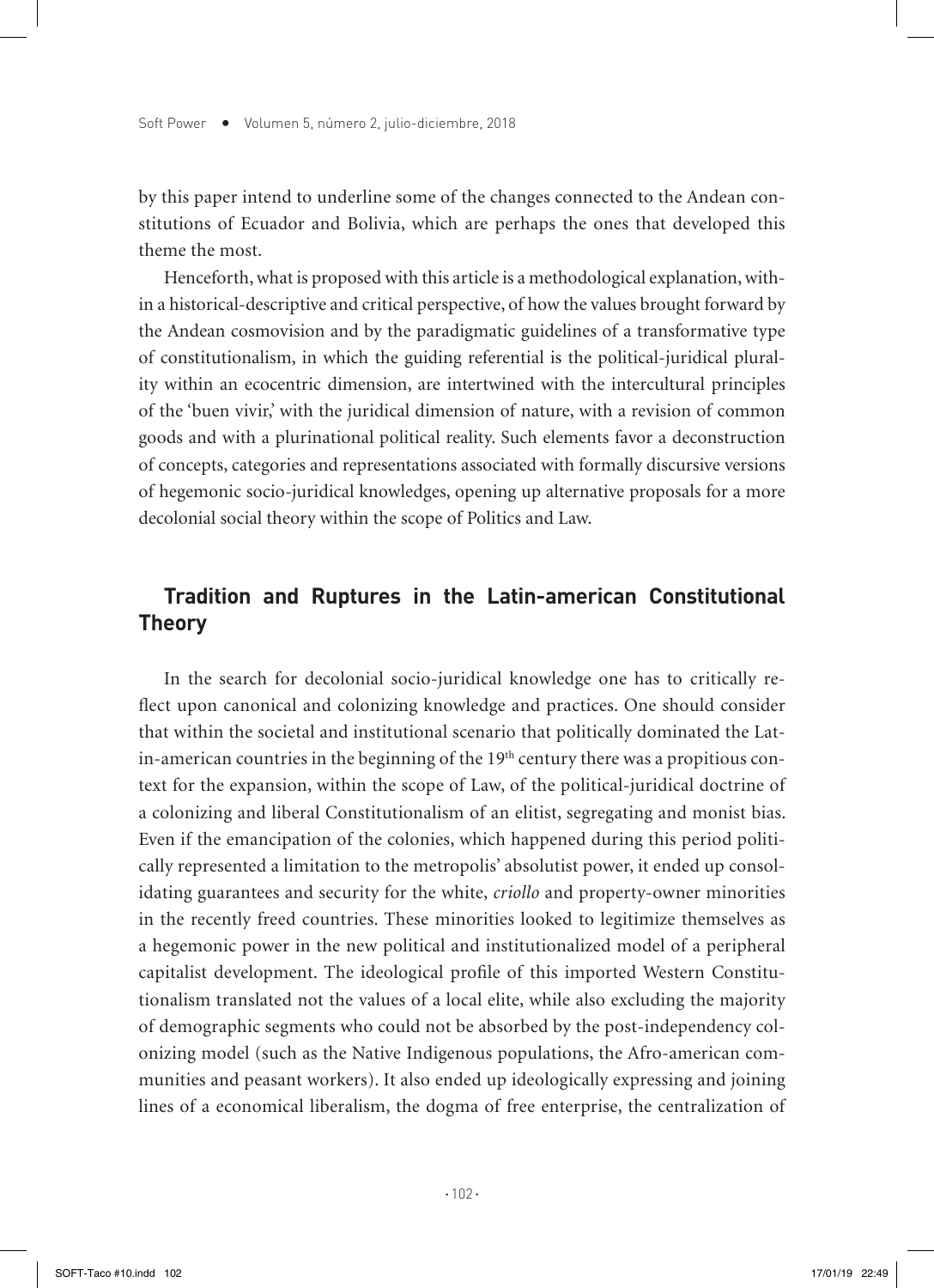government's power and bureaucracy, the monist conception of the State ruled by law and the supremacy of properties' rights.

Furthermore, the incorporation of the capitalist form of production and of the individualist liberalism ideal had an important function in the process of consolidation of the State Law (that is, the State legitimizes itself as the only legislative ruler) and in the specific development of the Public Law of the old Iberian colonies. It should be recognized that the liberal individualism and the Enlightenment's ideology of the Human Rights permeated the Hispanic America in the 19<sup>th</sup> century, trespassing fundamentally agrarian and segregationist societies, sometimes also pro-slaver, in which the urban and industrial development was almost nonexistent. In these societies, a great part of the population did not have a citizenship status and were not protected by the Constitution. Within this colonial logic, marked by the monist culture of 'assimilation' in which cultures are constitutionally standardized by the official model, neither diversity nor the preservation of nature were respected, and, even less so, the remote traditions connected to a common-law legal pluralism and ancestral knowledge of the original populations (Wolkmer, 2013a, pp.19-21).

Seldom in the region's history the colonizing Constitutionalism represented by liberal, individualist, formalist and excluding Constitutions authentically expressed the needs of its major social segments, such as those from the Native, Afro-descendents and peasant populations, and, later the urban movements. As well as the historical absences of their legitimate antecedents others were added: in the  $20<sup>th</sup>$  century there was a delayed recognition of the importance of the natural environment, biodiversity, sustainable development, and politics, of preservation and protection of the natural goods policies.

Henceforth, this article underlines the importance of the Pluralist Constitutionalism that emerged contemporaneously in Latin-american countries such as Ecuador and Bolivia, which theoretically broke with the colonialism of power and with its political and juridical tradition of liberal and individualist basis. Distancing themselves from the euro-centric matrix of thinking Law and State, new Constitutions of alternative cosmovision started to be projected. These unfolded from a valorization of the Native Indigenous universe and from a re-founding of political institutions, recognizing the needs of original cultures which were overviewed and of identities that were radically denied their own history. Within this context, it is timely to introduce the discussion of the theoretical and practical landmark of the pluralism within the scope of the State and of Law, enabling and problematizing ruptures with colonial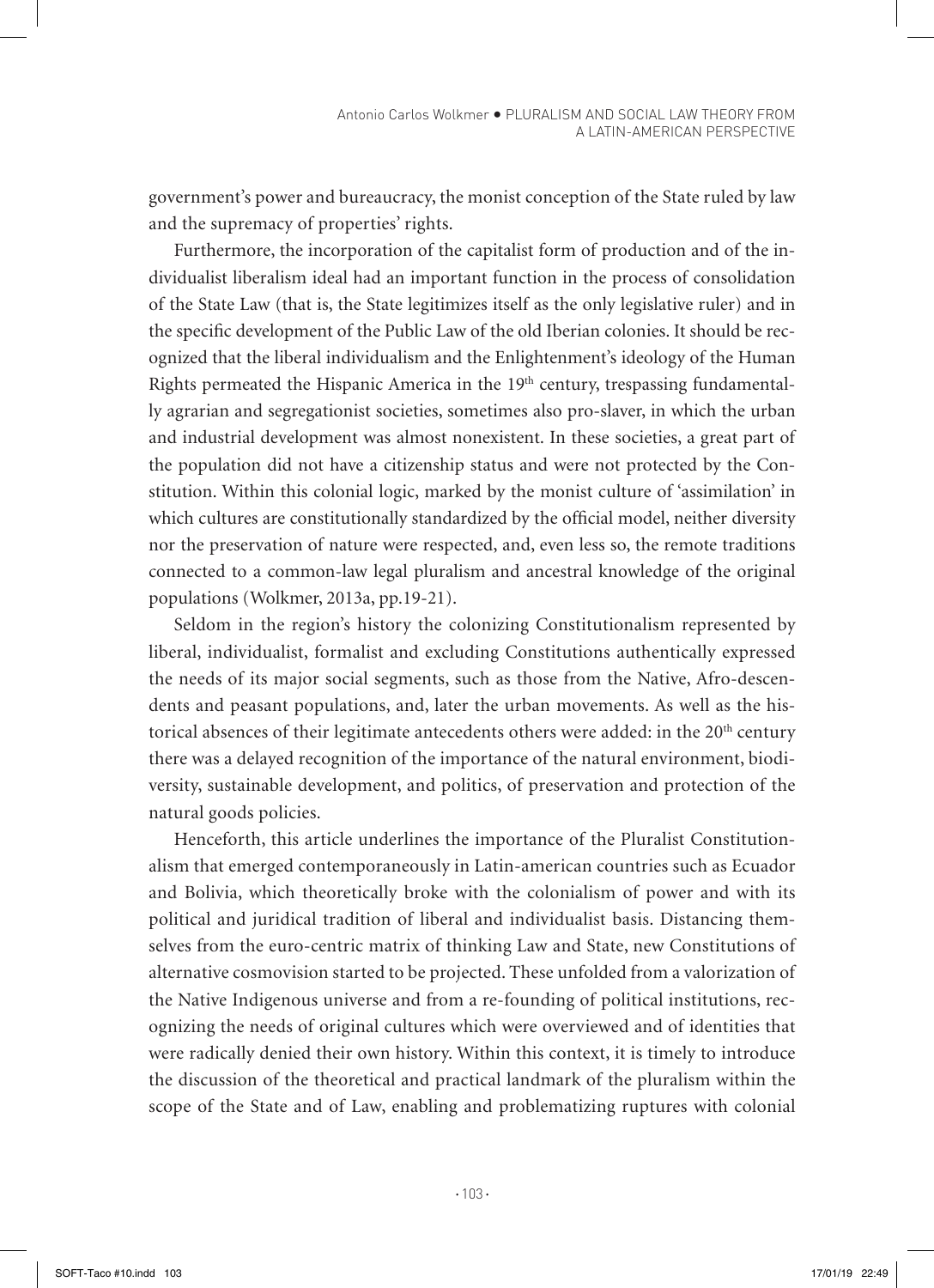and euro-centric matrixes, as well as stimulating alternative inputs which can redefine new epistemes and redirect them towards a more decolonial social theory within the scope of politics and Law.

# **The role of Pluralism in the decolonization and in the reordering of the Social Law Theory**

To reveal the colonizing forms of representation that are part of the modern Law theory, especially the ones related to a liberal-individualist tradition, it is necessary to underline the recent epistemological contributions of the Global-south which are breaking with classical ethnocentric rationalized truths and universalist paradigms.

Within this context, the epistemological and methodological referential of Pluralism is introduced, most notably as a central concept that prioritizes the issue of diversity and difference.

In its widest sense, the classical Pluralism means 'the existence of more than one reality, of multiple forms of action and a diversity of the social and cultural fields, each of them with their own particularities and involving a variety of autonomous phenomena and heterogeneous elements that are not reducible within one another' (Wolkmer, 2015a; Wolkmer, 2015b). Hence, the Pluralism shows that the State power is not the only and exclusive source for Law. Such conception minimizes, excludes and denies the monopoly of legal rule making by the State, recognizing the production of other forms of regularization, generated by political instances, intermediate organisms or social organizations containing a certain degree of autonomy and their own identity. Beyond the traditional formulations of pluralism (which are part of juridical sociology, politics and anthropology) it is important to note that within a spectrum of diverse interpretations there is the juridical pluralism of participatory communitarian practices, 'from bottom to top', as an expression of informal, parallel or alternative Law. Within this kind of pluralism there are experiences of normativity that go beyond the State, such as communitarian justice, Indigenous justice, and the 'quilombola' justice of the Afro-descendents, as well as the peasant rounds, itinerant justice and other practical experiences.

Once the issue of pluralism has been introduced and contextualized, it is important to advance and underline its presence in contemporary experiences and lived processes in some Latin-american countries which have been developing the episteme of a Constitutionalism of the pluralist and transformative kind. The innovation of the Pluralism in the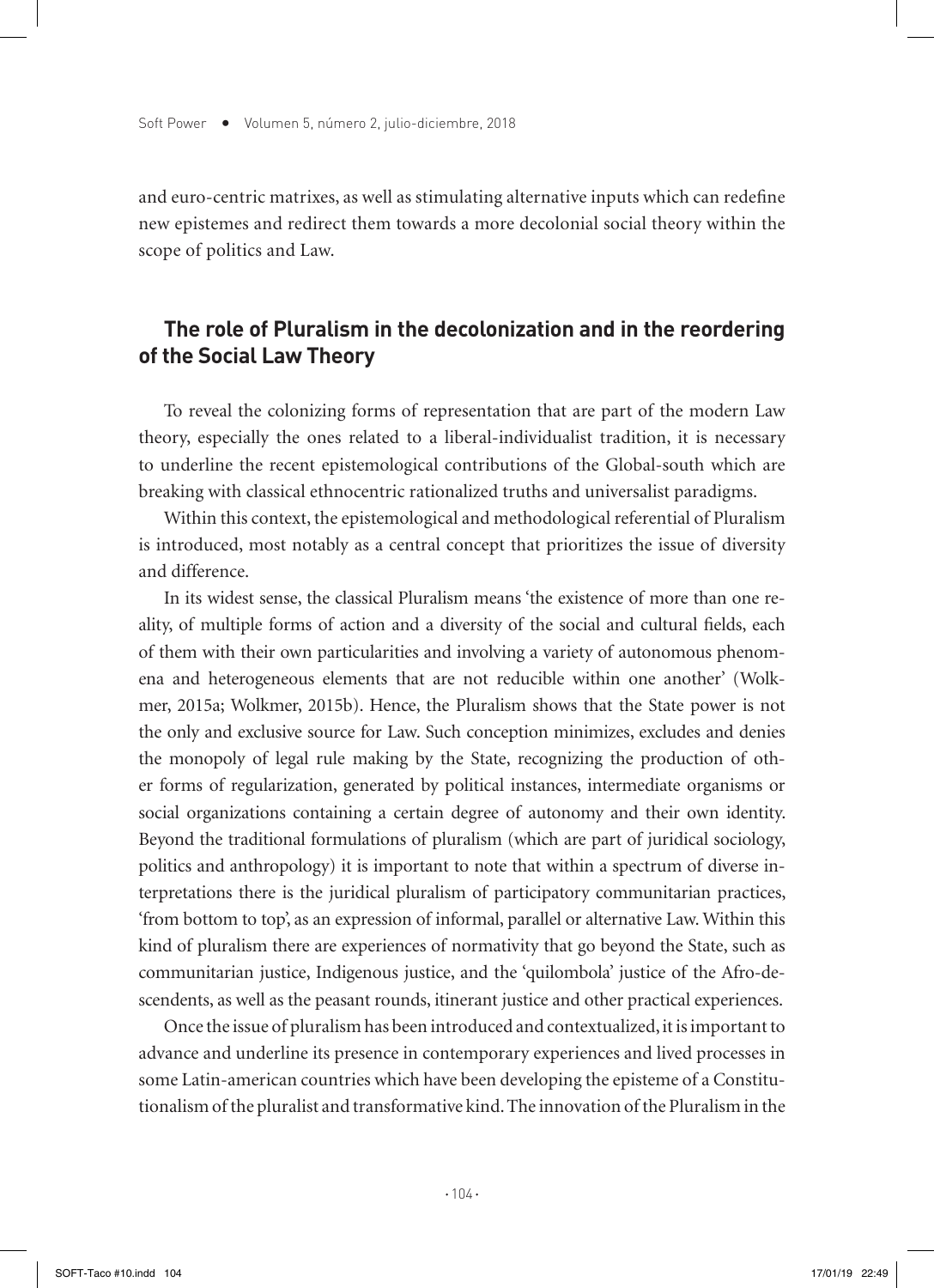Southern region of America is reflected in the manifestation of the juridical variation of the Constitutionalism. That is, a pluralist constitutionalism as a State 'funding principle.' It is relevant to recognize the institutional legality of the pluralism in the politics and law, underlined for the first time by the region's Constitutionalism -more specifically, in the Ecuador's and Bolivia's constitutions. These constitutions consecrate and reinforce the political and juridical pluralism as their ground principles, prescribing not only a plurinational State model, but, above all, a project of decolonial legality for pluricultural societies. Bonaventura Santos argues that it is in this sense that the pluralism as a 'structuring principle' surpasses the conceptual apparatus of the new Constitutionalism, which implies a plurinational State that aggregates different nations and cultures. The main idea is that there is not only one concept of nation, but two concepts, that is, the civic-geopolitical nation and the ethnic-cultural one, which adds to a plurality. The monocultural logic of the modern State disappears and the State becomes multicultural (Santos, 2010, p. 72).

Such theoretical aspects of the rise of Juridical Pluralism in the last decades in the context of Latin America help the recognition and consolidation of the emergence of a new type of Constitutionalism – which can be termed Pluralist Constitutionalism. The Pluralist Constitutionalism, established in the region from political changes and new processes of social struggle, have had, mainly, in the constitutions of Ecuador (2008) and Bolivia (2009) the strategic space of inspiration and legitimization for propelling the development of paradigms of rupture within the scope of new collective social forms (such as from the original peoples, Native Indigenous and Afro-descendents) and the rights to natural common goods (such as the ones reflected on the multicultural State, diversity and interculturality).

The development of some of these guiding axes, which were foreseen and consecrated in the rising Constitutionalism in Andean countries, implicates challenges for the assimilation and the process of their real materialization. The challenges for societies going through decolonization processes are how to carry an effective and plural concretization of new epistemological paradigms conceived and projected for beyond the traditional institutionalization and the juridical standards. The issue is how to develop concrete methodological strategies able to introject, face and respond to new representations, logics, conceptualizations, cosmovisions and complexities.

Taking this concern into consideration, a pluralist proposal of a transformative Constitutionalism has been introduced and gained force, problematizing the possibilities of a new Social Law theory from the viewpoint of the South.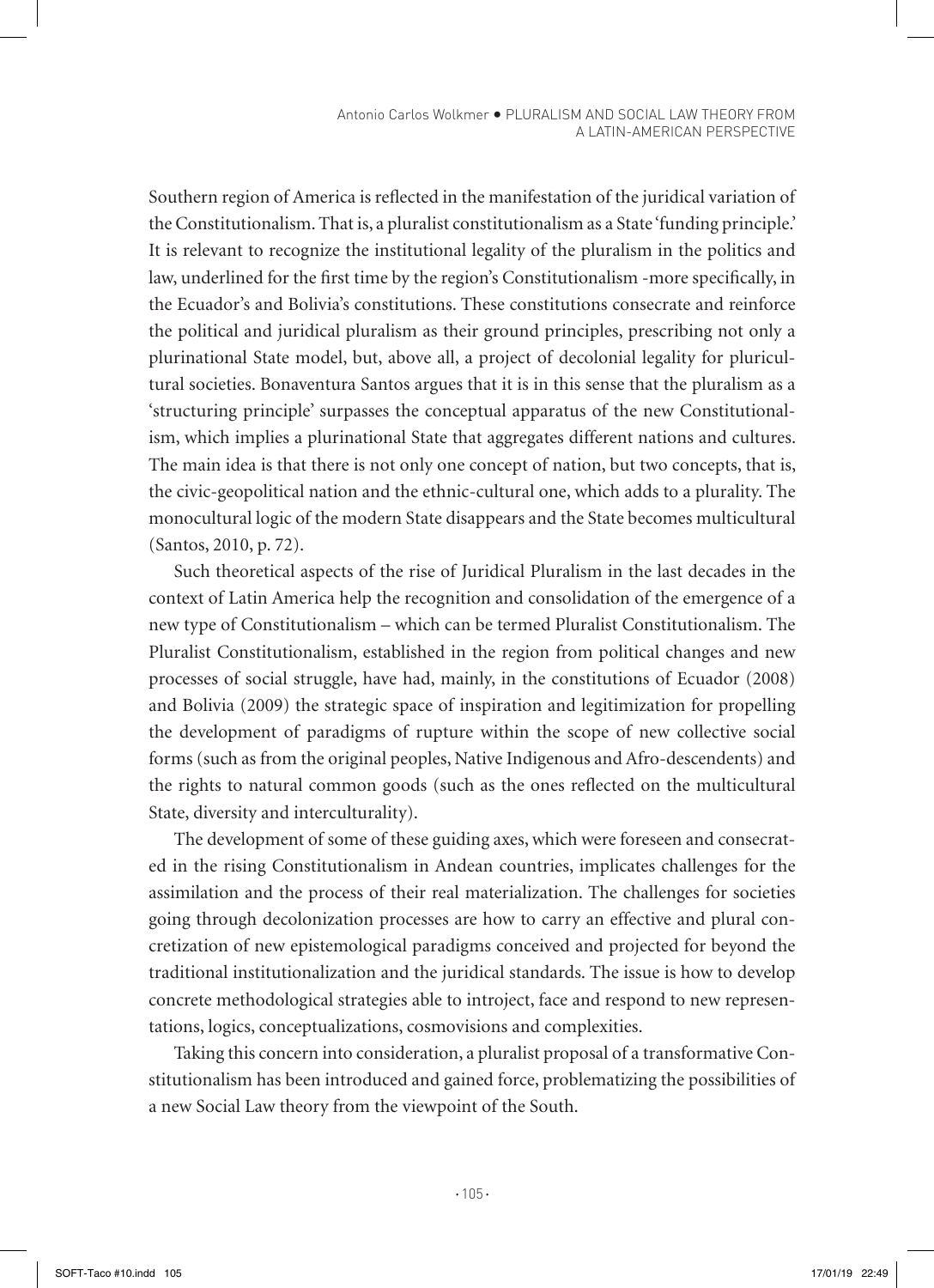These constructions which began the so-called 'Popular democratic cycle,' in a way that showcases the innovative and decolonizing character of new institutions, determine the configuration of a new political-constitutional paradigm, of participatory, plural and intercultural character. The context in which such a cycle emerges legitimize the radical application of the new paradigm by States from the South which still find themselves shaped by ethnocentric, monists and elitists transplants from the European modernity. This application responds to concrete historical needs of subjects excluded from their own history.

However, the outbreak of the decolonial process of social struggle in Latin America, which culminated in the Pluralist Constitutionalism, should be recognized fundamentally in the constitutions of Ecuador (2008) and Bolivia (2009) (Wolkmer; Melo, 2013; Wolkmer, 2016, pp. 121-123; Verdum, 2009; Noguera Fernández, 2008). For some commentators, such political texts express a Communitarian Plurinational Constitutionalism identified with another paradigm of State of Law, one that is neither universal or unique and that, instead, co-exists with experiences of 'traditional knowledge' of plurinational societies (such as the indigenous, communal and peasant), with practices of judicial egalitarian pluralism (that is, coexistence of diverse legal instances in equal hierarchy: State ordinary jurisdiction and Indigenous/peasant jurisdiction) and, finally, with the recognition of collective rights and common goods connected to nature.

It seems clear that the political changes and new social processes of social struggles in Latin-american States generated not only new political statutes which materialized new rising social actors, plural realities and challenging biocentric practices, but, equally, in light of the cultural diversity of 'minorities,' of the unchallengeable strength of Indigenous populations in the continent, of the politics of sustainable development and of the protection of natural common goods, they bring forward a new juridical paradigm, that of the Pluralist Constitutionalism, a synthesis of an Indigenous, autochthonous and mestizo Constitutionalism (Wolkmer, 2015b).

The stage of a great decolonial impact for the emergence of a new kind of Latin-american Constitutionalism was configured by Ecuador's 2008 constitution and its bold 'biocentric/ecocentric turn,' which recognized nature's own rights and the rights of the development of a 'buen vivir'. The repercussions of greater impact and recognition are present in the seventh chapter of the second title about principles (arts. 12-34) and in the 'buen vivir' rights regime (arts. 340-394), as well as in the dispositives on 'biodiversity and natural resources' (arts. 395-415), that is, on 'nature's rights.'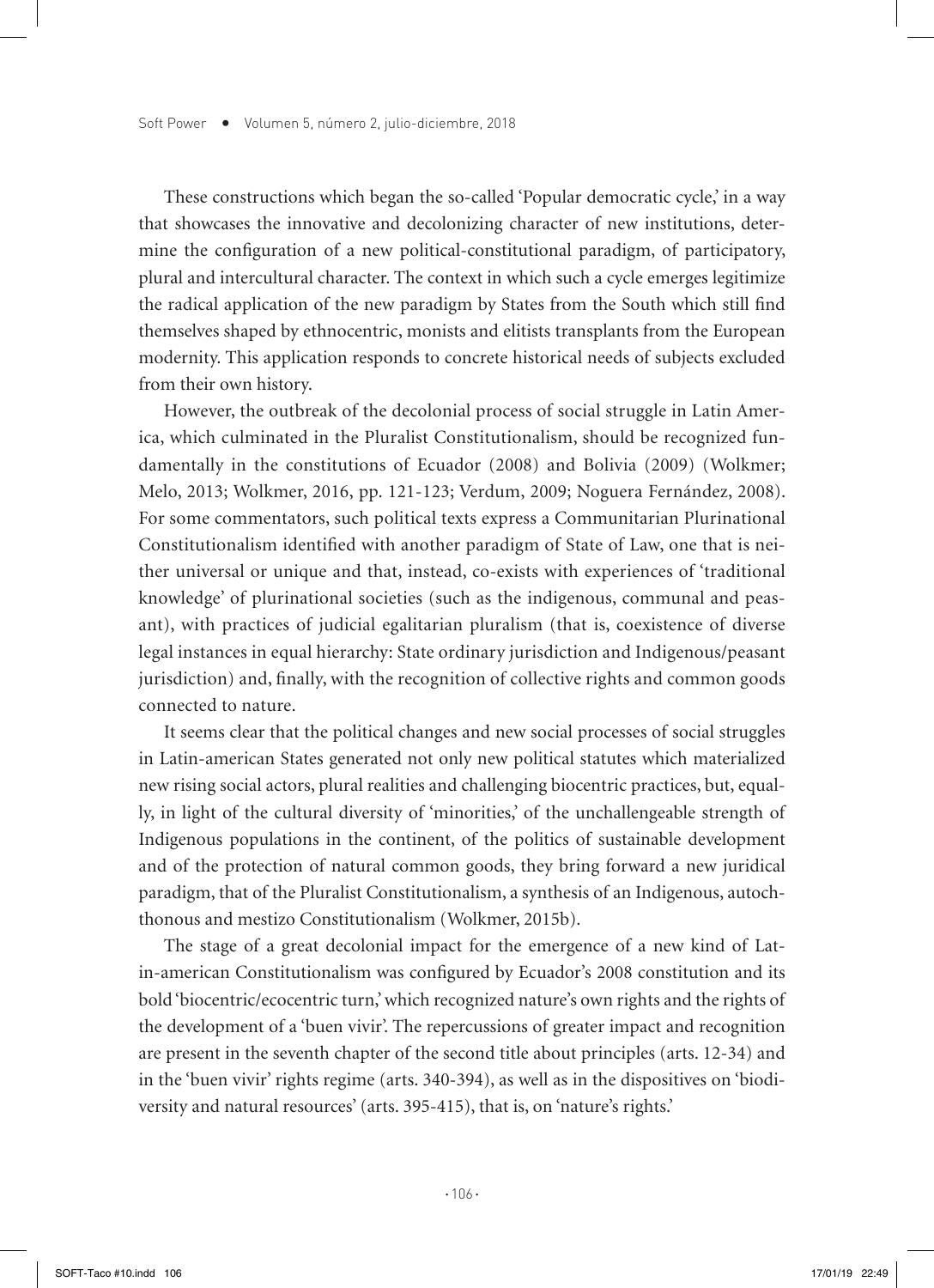Certainly, by recognizing nature's rights, beyond the usual subjects of the juridical modernity and independently from human's valuation, the 2008 Constitution proposes the realization of 'a radical change in comparison to other Latin-american constitutional regimes' (Gudynas, 2009; Wolkmer, 2016, p.123).

This perception that emerges from an Andean cosmovision unfolds into a potentialization of survival material basis that respect culture and promote a 'buen vivir,' in which the human dignity is a life's reference, with quality and under ongoing construction.

The new constitution is pioneer in that it recognizes nature's rights. There are many articles that establish this right and that propose a development model to the country in harmony with nature and environment. The nature's rights are closely tight to the proposal of a new development regime, the well living regime or sumak kawsay. The well living implies harmony: of the being with themselves, with others and with nature. It makes sense the incorporation of nature as a subject with rights since without it the life of human beings is not possible (Acosta 2013; Martínez, 2009, p. 37).

The aims of the 'buen vivir' (well living) as a representation of an alternative sustainability are defined in the art. 276 of Ecuador's constitution. One of them states the aim of 'recovering and preserving nature, maintaining a health and sustainable environment, as well as guaranteeing the access to and quality of water, air and soil, and the benefits of natural resources.' Consequently, this determines obligations to be fulfilled by the State and people, collectively (arts. 277 e 278). (Gudynas, 2009, p. 119). According to Eduardo Gudynas, going towards the direction of the 'use of natural resources to attend needs of life,' the aims of the 'buen vivir' are close to certain critical positions connected to the sustainable development or even a 'deep ecology.' Two aspects of the 'buen vivir' have more direct shared traces with sustainability, that is: first, the proposition that 'human beings should use resources and the richness of the environment,' however, this relationship between humans and nature should be inserted in 'a new context' since this use should serve to the 'buen vivir' (Gudynas, 2009, p. 120). Hence, the vision of the 'buen vivir' is an integral one, including natural and social environment. A 'buen vivir' can not exist without a protected and preserved nature' (Gudynas, 2009, p. 46).

Besides the Ecuadorian Constitutionalism one should equally recognise how Bolivia's 2009 Constitution also brought about an Andean cosmovision, recognizing the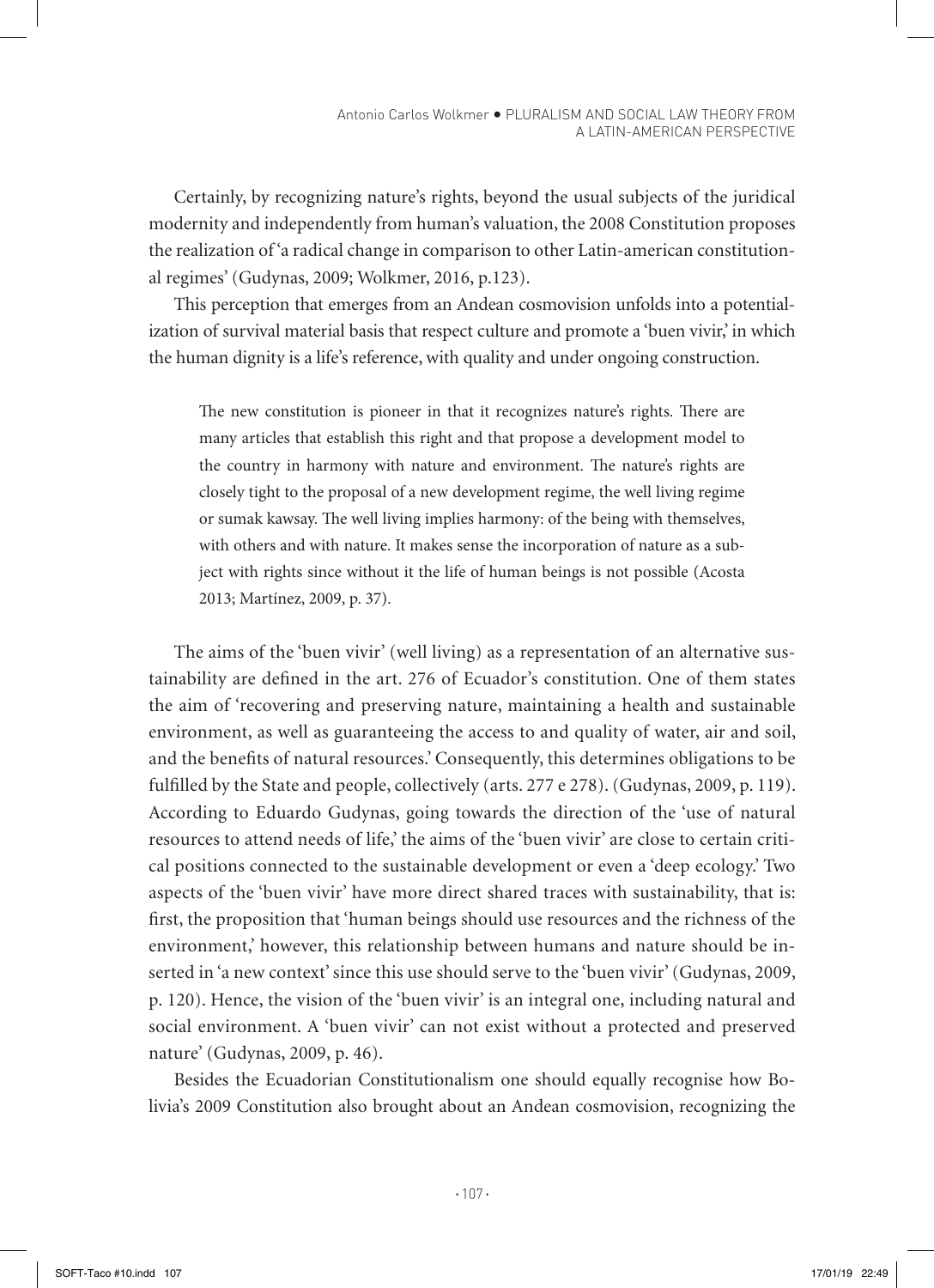people's sovereignty, which is expressed not only in the statement of their fundamental right to life, but in the materialization of the right to water and food.

As such, it is evident the indispensable change at a planetary level in relation to common goods, promotes a real commitment of a pluriversal citizenship with the preservation of common goods as a defense of Life in its plenitude.

Henceforth, these are some of the regulatory landmarks about the environmental thematization and the politics related to the mandatory Human Right to water, its impacts and the unfolding of the more recent constitutional theory in some Andean countries.

More than outlining the scope of what can be called a constitutionally institutionalized pluralism, it is a new Law of a communitarian plurinational and decolonial type. In this sense, Bartolomé Clavero remarks that 'the 2009 Bolivian Constitution is the first constitution in the Americas that establishes the basis for the access to rights and power for all, adopting an integral and congruent anti-colonialist position, the first one to decisively break with the typically American constitutional colonialism or the colonial constitutionalism since the independency times' (Clavero, 2009, p. 2). This is a formal underlining of what came to be a 'refounding' of the Bolivian State, markedly Indigenous, anti-colonialist and plurinational.

Summing up, the brief analysis of aspects of the Pluralist Constitutionalism from the perspective of the South underlines some points that come from the tradition of Andean populations and from its ancestral culture, such as the Indigenous Law, the intercultural knowledge, the ancestral plurinationality, the judicial egalitarianism and the rights to common goods related to nature (such as the environment, natural resources, water and land).

#### **Conclusion**

To critically rethink the modern, individual-liberal, Enlightenment-based construction of the traditional conceptions around the Political and Law Theory, involves the pedagogic effort of bringing a historical praxis of transformation to the discussion. This praxis is based on actions of struggles and the recognition of rising sociabilities, promoting ongoing 'processes of social construction of another reality.'

The emergent and alternative paradigm that has been produced from the South breaks with the scientific universalist cartesian model of an Enlightenment and anglo/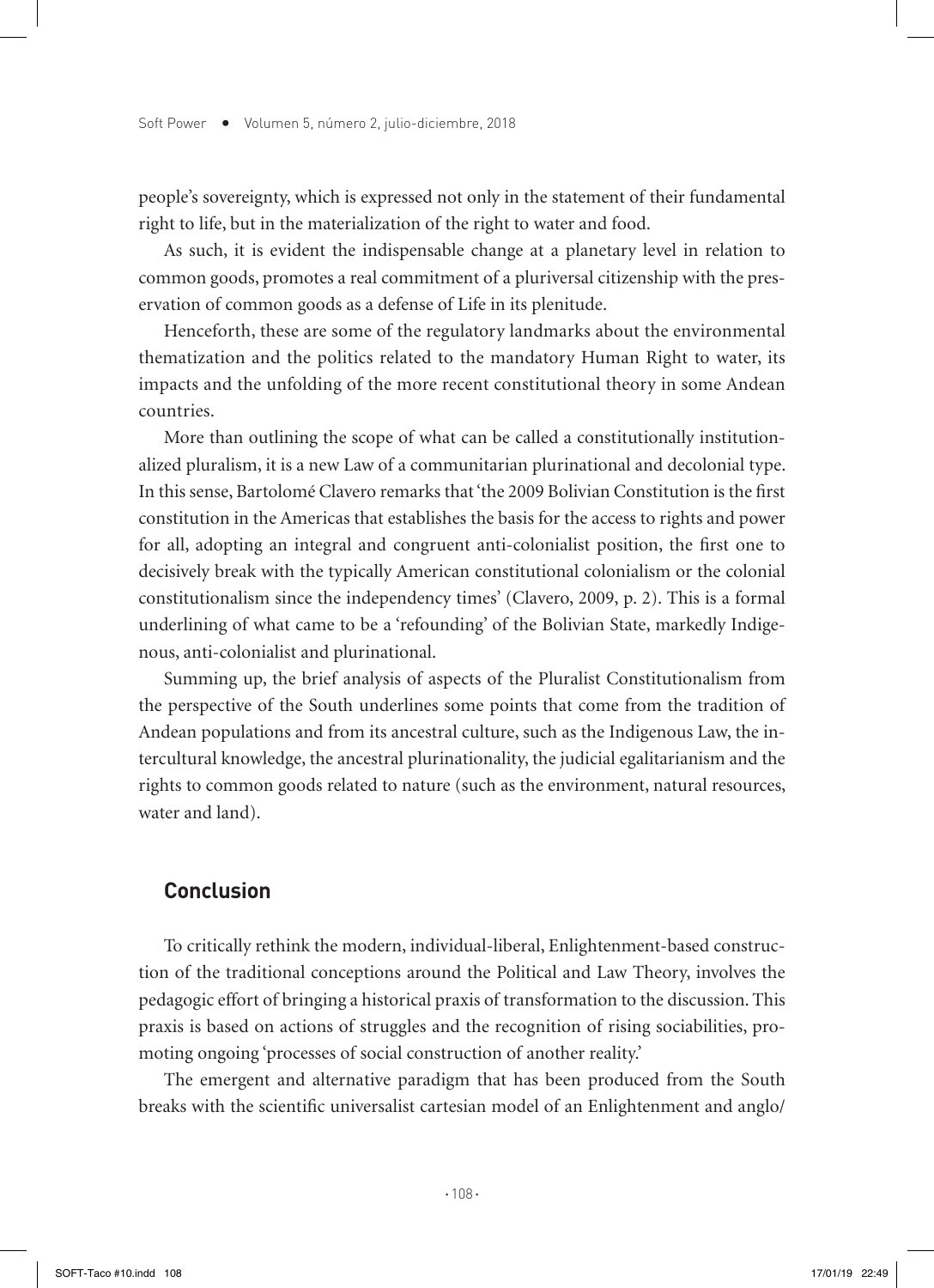eurocentric tradition, introducing new epistemological and methodological references to rethink and reorder, in a wide sense, the social structure and its relationships (society), and the dynamics of normative processes in their plural sources (Law).

The construction of a critical thought of resistance to colonialism that departs from a decolonial world-periphery (from the perspective of subaltern knowledge) does not imply a total negation or radical rupture with other rational and universalist forms of knowledge inherited from the Enlightenment and produced by the ethnocentric modernity (European and North-american), but a dialectic process of assimilation, transposition and reinvention (Wolkmer, 2014, p. 241; Maia, 2011).

Hence, it is indispensable to assimilate the appeal for new grammars and new knowledge that enable an alternative language of difference, contextualizing, as argued by Castro-Gómez and Grosfoguel, 'the complexity of gender, race, class, sexuality, knowledge and spiritual hierarchies within geopolitical, geocultural and geoeconomic processes of world-system. With the aim of finding a new language for this complexity, we need to look 'outside' our paradigms, focuses, disciplines and fields of knowledge. We need to establish a dialogue with non-Western forms of knowledge since these generate a totality in which everything is related, nonetheless, with new theories of complexities' (Castro-Gómez; Grosfoguel, 2007, p.17; idem, Connell, 2007).

The challenge is to re-signify a Social Law Theory that, without stopping to be inserted within the current cultural processes of globalization and interlocution with 'hegemonic' matrixes from the North, can also turn to the local, peripheral, the 'other,' without losing its own identity and autonomy. This means that inside its hegemonic and cosmopolitan spaces the classical and universalist themes which shape and dominate colonized social and juridical sciences open up to a recognition of new potentialities of knowledge and life's relationships, taking into account not only the Latin-american reality, but other non-Western social experiences (Connell, 2007; Alatas, 2001; Comaroff, 2011).

Summing up, the challenge that remains is how to use new epistemological sources taken from the recent Latin-american Constitutionalism and from the emergence of a juridical pluralism from the perspective of decolonial studies to advance towards a rupture position without losing the democratic and constructive dialogue that enables not only a cosmovision connected to another type of life development (the *buen vivir*), but also, and above all, able to germinate seeds for a new Social Law Theory.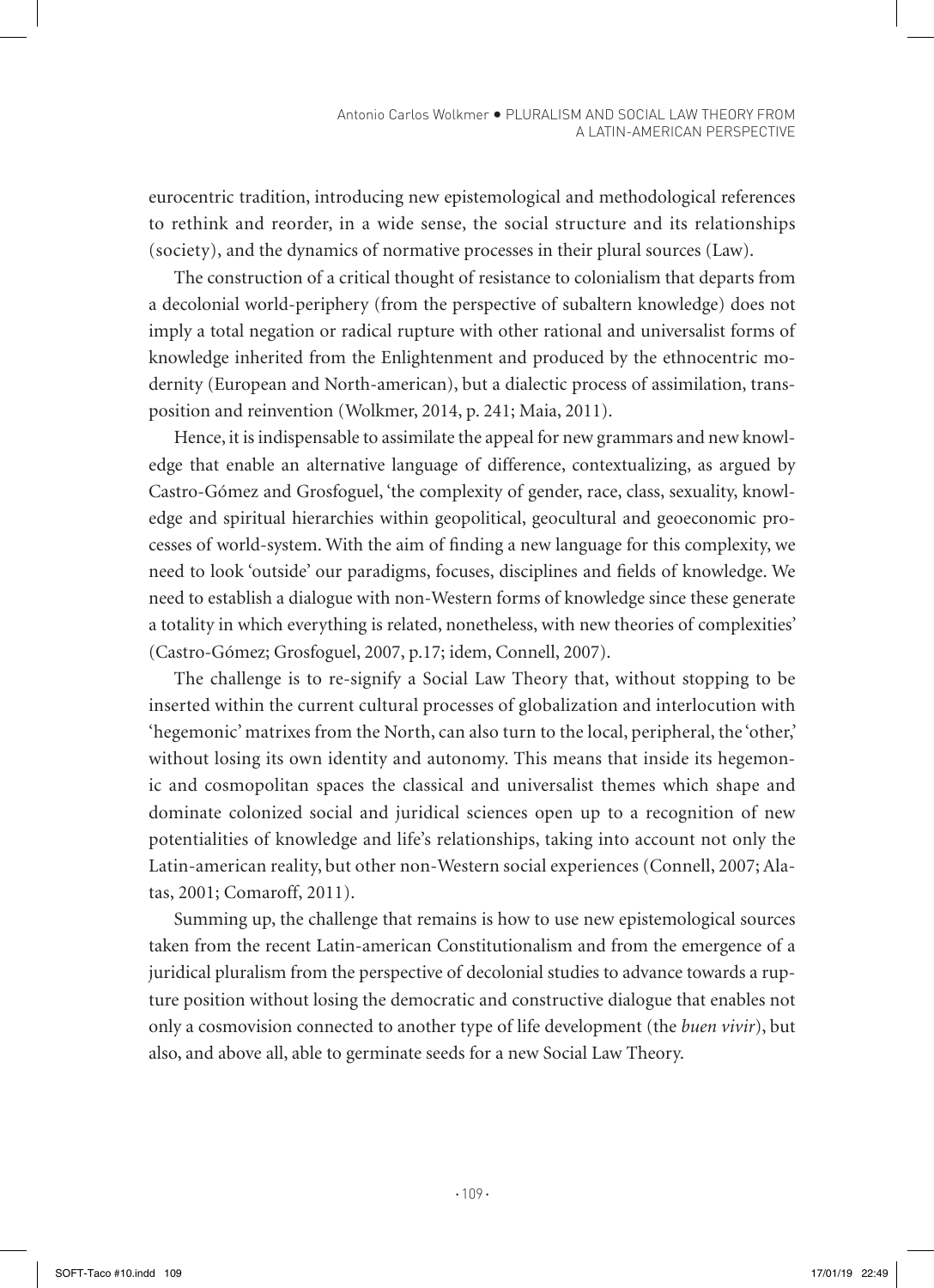Soft Power • Volumen 5, número 2, julio-diciembre, 2018

## **References**

- Andrés Roig A. (1981). *Teoria y Crítica del Pensamiento LatinoAmericano.* México: Fondo de Cultura Económica.
- Acosta, A. (2013). *El Buen Vivir. Sumak Kawsay, una oportunidad para imaginar otros mundos*. Barcelona: Icaria.
- Alatas, Syed Farid (2001). Alternative Discourses in Southeast Asia. *Sari,* (19), 49-67.
- Alba S.; Castro, S. R. (Coords.). *Pluralismo Jurídico e Interculturalidad*. Sucre: IDEI,s/d.
- Cabedo Mallol, V. (2004), *Constitucionalismo y Derecho Indigena en América Latina*.Valencia: Universidad Politécnica de Valencia.
- Castro-Gómez, S.; Grofoguel, R. (Eds.) (2007). *El Giro Decolonial. Reflexiones para una diversidad epistémica màs allá del capitalismo global*. Bogotá: Siglo Del Hombre/Universidad Central/ Pontificia Universiad Javeriana.
- Chivi Vargas, I. M. (2009). Os caminhos da descolonização na América Latina: ospovos indigenas e o igualitarismo jurisdicional na Bolivia. In R. Verdum (Org.). *Povos indigenas: constituição e reformas politicas na América Latina*. Brasilia: IES.
- Clavero, B. (1994). *Derecho Indígena y cultura constitucional en América Latina.* México D.F: Siglo Veinteuno Editores.
- Clavero, B. (2009). Bolívia *entre Constitucionalismo Colonial y Constitucionalismo emancipatorio.* Retrieved from: <www.clavero.derechosindigenas.org/bolivia-en-la-encrucijada-entre-constitucionalismos.pdf.>
- Comaroff, J. (2011). Teorias do Sul. *Mana*, *17*(2), 467-480.
- Connell, R. (2007). *Southern Theory. The global dynamics of knowledge in social science*. Cambridge-Crows Nest: Polity Press-Allen & Unwin.
- Connell, R. (2012). A Iminente Revolução na Teoria Social. *Revista Brasileira de Ciências Sociais*. *27*(80), 9-20.
- Dussel, E. (1984). *Cultura latinoamericana y filosofia de la liberación*. III Congresso de Filosofia Latinoamericana, Bogotá.
- Fajardo, R. Y. (2002). El reconocimiento constitucional del pluralismo legal en Peru*.*  Hacia una interpretación comprehensiva del Convenio 169 y la Constituición*.* In: M- García (coord.). *Identidades Culturales y Derechos Humanos* (pp.229-254). Dykinson: Instituto Internacional de Sociología Jurídica de Oñati.
- Fajardo, R. Y (2006). Hitos del Reconocimiento del Pluralismo Jurídico y el Derecho Indígena en las Políticas Indigenistas y el Constitucionalismo Andino. In: M.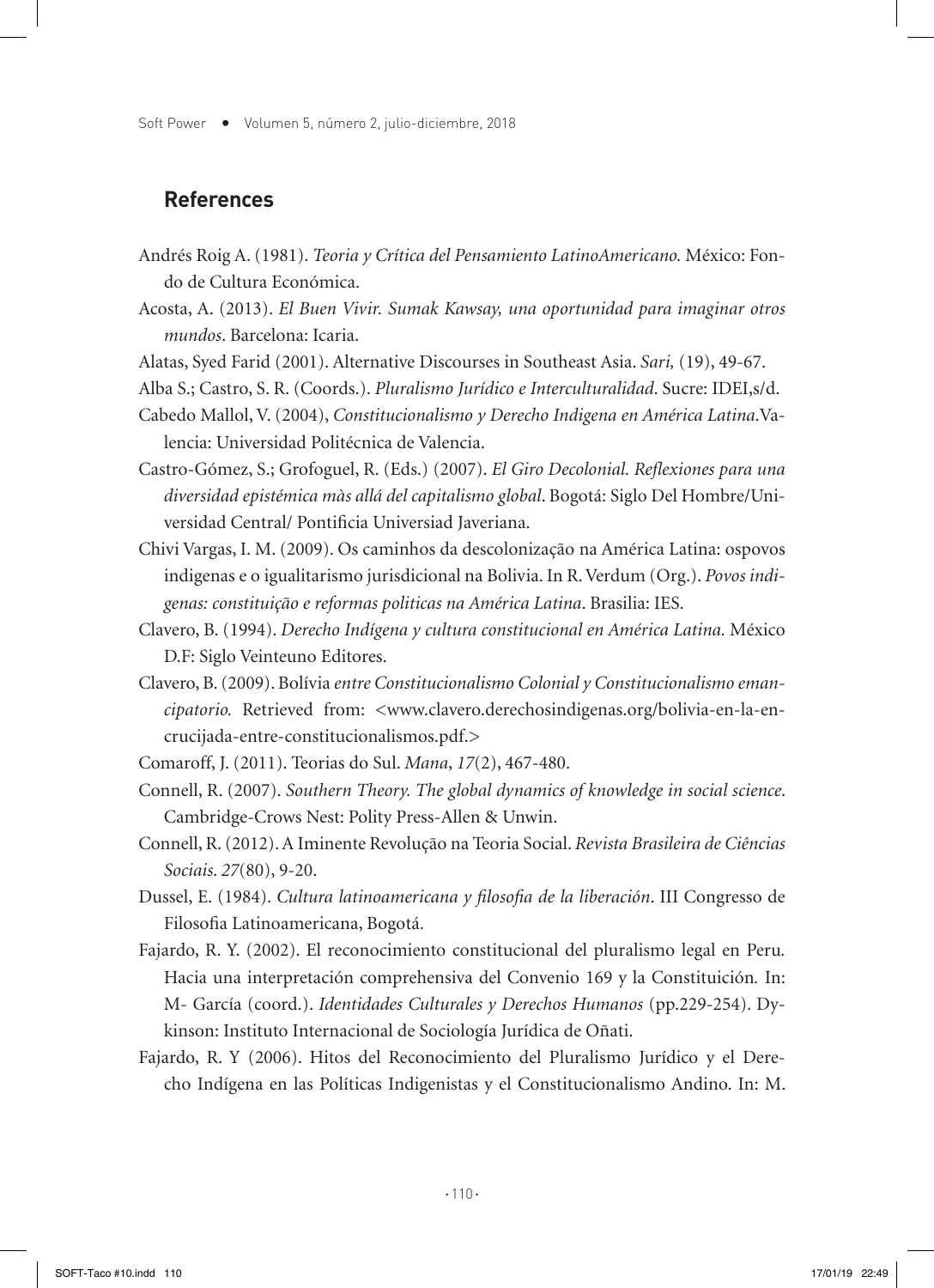Berraondo (Coord.). *Pueblos Indigenas y Derechos Humanos* (pp. 537-567). Bilbao: Universidad di Deusto.

- Fajardo, R. Y (2010). *El Horizonte del Constitucionalismo Pluralista: del Multiculturalismo a la* Descolonizacion (2010). Paper presentado en el VII Congresso de la RELA-JU, Lima, Perú.
- Gargarella, R (2005). *Los fundamentos legales de la desigualdad. El constitucionalismo in América (1776-1860*). Madrid: Siglo XXI.
- Gudynas, E. (2009). *El mandato Ecológico. Derechos de la Naturaleza y Políticas Ambientales en la Nueva Constitución*. Quito: Ediciones: Abya-Yala.
- Lander, E. (org) (2005). *A colonialidade do saber: eurocentrismo e ciências sociais. Perspectivas latino-americanas.* Colección Sur Sur. Buenos Aires: CLACSO. Retrieved from: <http://bibliotecavirtual.clacso.org.ar/ar/libros/lander/pt/Apresentacao.rtf>
- Linera, Á. G (2005). *Estado Multinacional Una propuesta democratica y pluralista para la extinción de la exclusion de las naciones indias.* La Paz: Malatesta.
- Maia, J. M. E (2011). Ao Sul da Teoria: a atualidade teórica do pensamento social brasileiro. *Sociedade e Estado*. *26*(2), 71-94.
- Viciano Pastor, R. (2012). Fundamento teórico del nuevo constitucionalismo latinoamericano. In: R. Viciano (Ed.) *Estudios sobre el nuevo Constitucionalismo Latinoamericano.* Valencia: Tirant lo Blanch.
- Nogueira Fernandez, A. (2008). *Constitución, Plurinacionalidad y Pluralismo Jurídico en Bolívia*. Bolivia: Oxfam/Enlace.
- Pisarello, G. (2009). El nuevo constitucionalismo latinoamericano y la Constitucion Venezolana de 1999. In: *Sin Permiso* (Barcelona), s/d, fl. (3).
- Quirola Suárez, D. (2009). 'Sumak Kaway. Hacia un Nuevo Pacto Social en Armonía *con la Naturaleza*'*.* In: A. Acosta; E. Martínez, (Comps.). El Buen Vivir: una via para el desarrollo. Quito: Ediciones Abya-Yala.
- Santos, B. (2009). *Pensar el* Estado *y la sociedad: desafíos actuales.* Buenos Aires: Waldhuter.
- Santos, B. (2010). *Refundación del Estado en América Latina: perspectivas desde una epistemología del Sur*. Lima: Instituto Internacional de Derecho y Sociedad.
- Verdum, R. (Org.) (2009). *Povos indígenas: constituição e reformas políticas na América Latina*. Brasilia: Instituto de Estudos Socioeconomicos.
- Wallerstein, I. (2005). *Analísis de Sistemas-Mundo*. Mexico: Siglo XXI.
- Walsh, C. (2006). *Interculturalidad, descolonización del Estado y del conocimiento.* Buenos Aires: Del Signo.